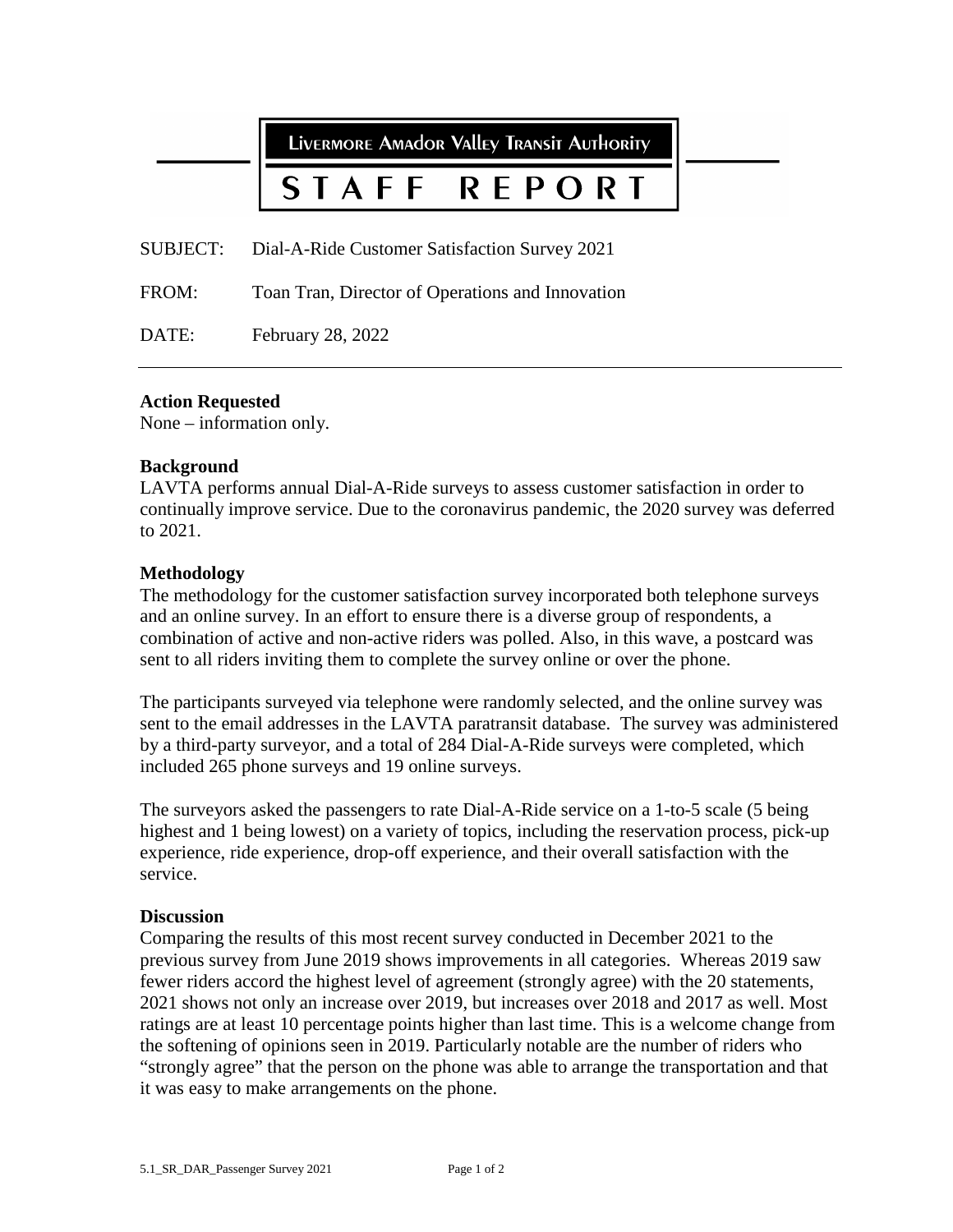Overall mean ratings saw notable increases when it came to the person on the phone bearing able to arrange the transportation  $(+.35)$ , hold times not being an issue  $(+.27)$ , the person on the phone being knowledgeable (+.26), and being easy to make arrangements over the phone  $(+.24)$ .

The primary reason for not using Dial-a-Ride since April 2021 is the pandemic, cited as onethird of non-current riders as the reason for their lack of use.

Once again, the lowest rated statements relate to hold times not being an issue and the driver being on time.

#### **Next Steps**

Although on-time performance is currently at an acceptable rate of 95% on time, LAVTA staff will continue to work with the contractor to monitor and improve the service quality.

#### **Recommendation**

None – information only.

Attachments:

1. Dial-A-Ride Customer Satisfaction Survey PowerPoint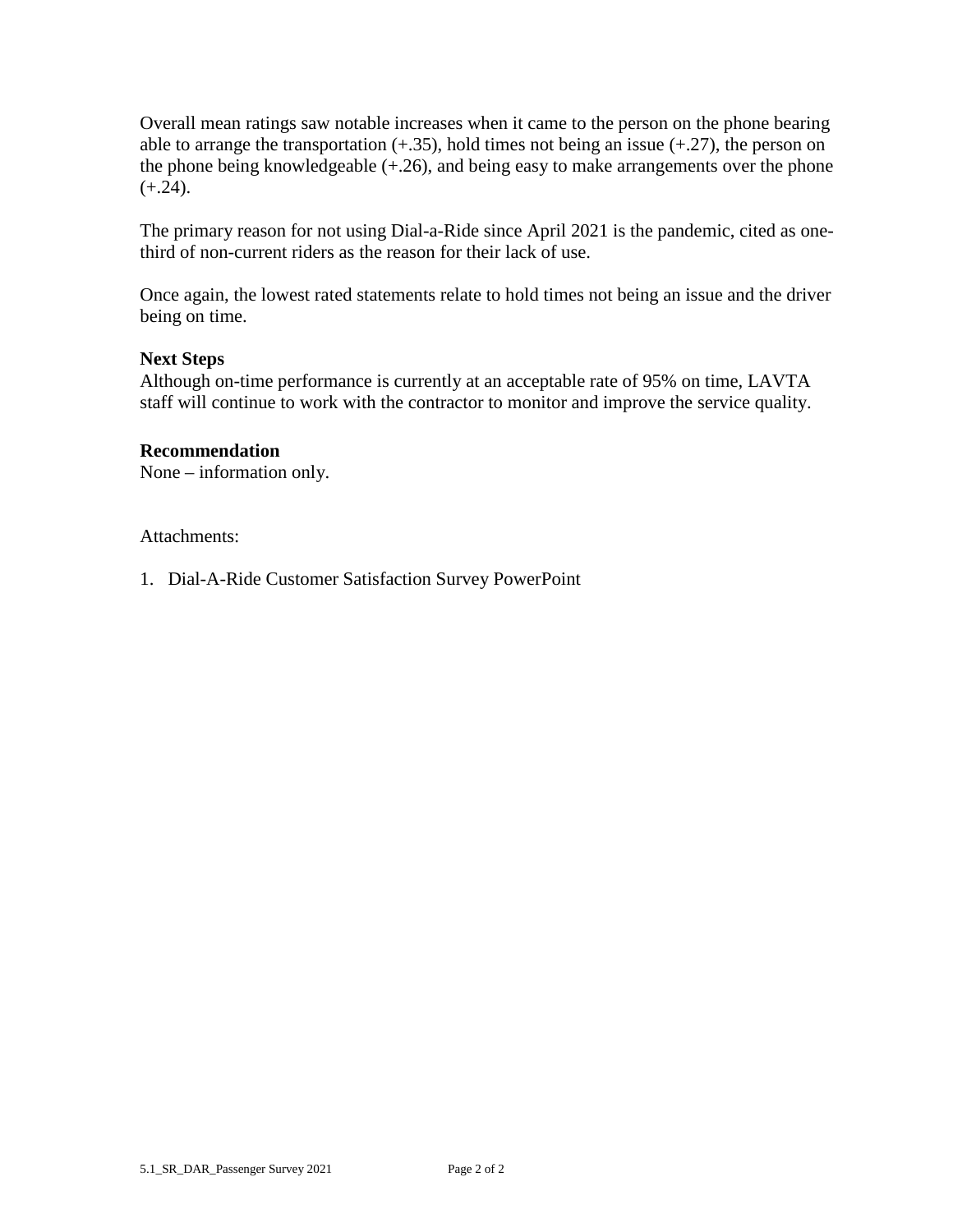Attachment 1



#### Livermore Area Valley Transportation Authority (LAVTA) Ridership Satisfaction Phone and Online Survey

*Summary of Findings*

Prepared January 2022

Quantum Market Research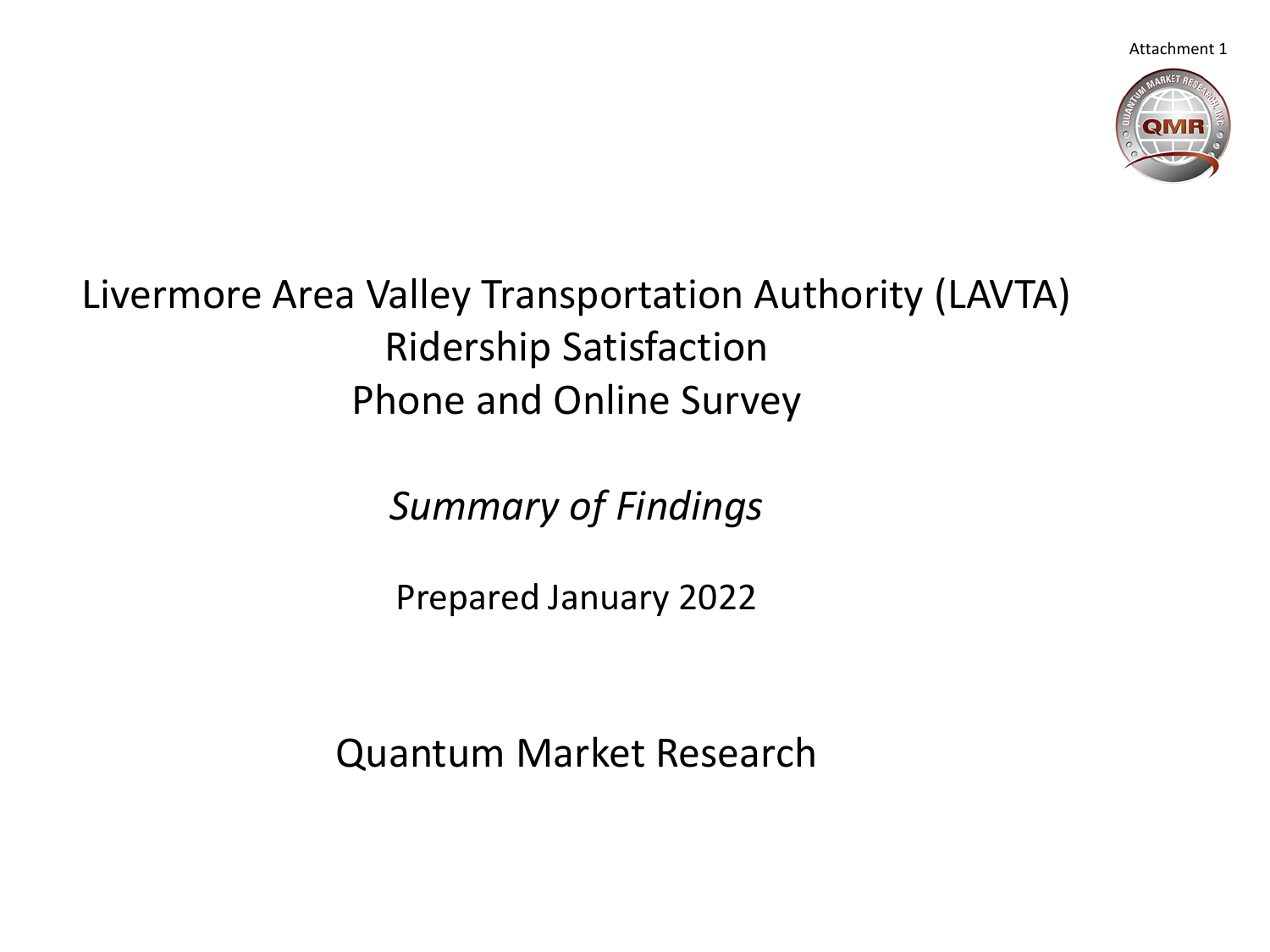

# Background

- Overall goal of the study is to gauge rider satisfaction with LAVTA's Wheels Dial-a-Ride service, particularly as a means of tracking opinions over the years.
- In this wave, efforts were made to conduct as many interviews as possible with those who have used the service since April 1, when LAVTA began partnering with neighboring County Connection in a demonstration program to provide the service.
- Survey has been conducted in English over the telephone since 2015.
- Since 2017, interviewing includes online surveys and Spanishlanguage interviewing, in addition to English-language surveys.
- Respondents were users of Wheels Dial-a-Ride service in the previous 12 months or are the caregivers of those users.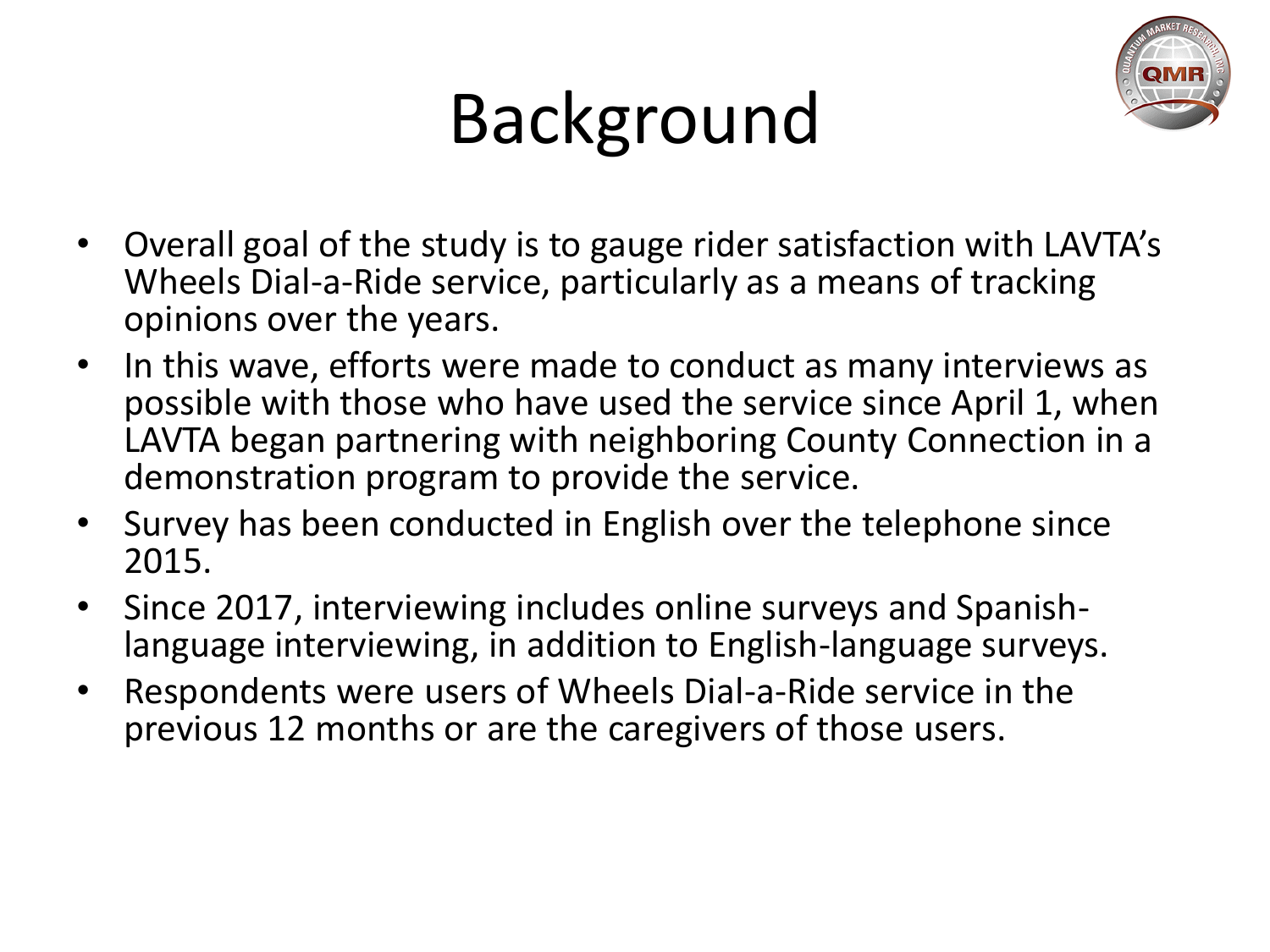

# Methodology

- In 2021, 284 surveys were conducted, including 265 telephone interviews averaging 10 minutes in length.
- Another 19 riders completed the survey online.
- Overall, 181 of the respondents, or 64%, have used the service since April 1.
- The margin of error is just over  $\pm$ 5% at the 95% confidence level.
- The sample provided by LAVTA included a total of 1,165 individuals, including 141 at various nursing homes and rehabilitation centers.
- Of the 1,165 total sample, 255 were listed as riders since April 1, 2021.
- As in the most recent wave, postcards were sent to all riders in individual residences inviting them to complete the survey online or over the phone. Non-respondents with a valid email address also received an email invitation to participate.
- A raffle of four prizes of \$25 was offered to all respondents. Two additional raffles of \$100 were offered to those who had used the service since April 1.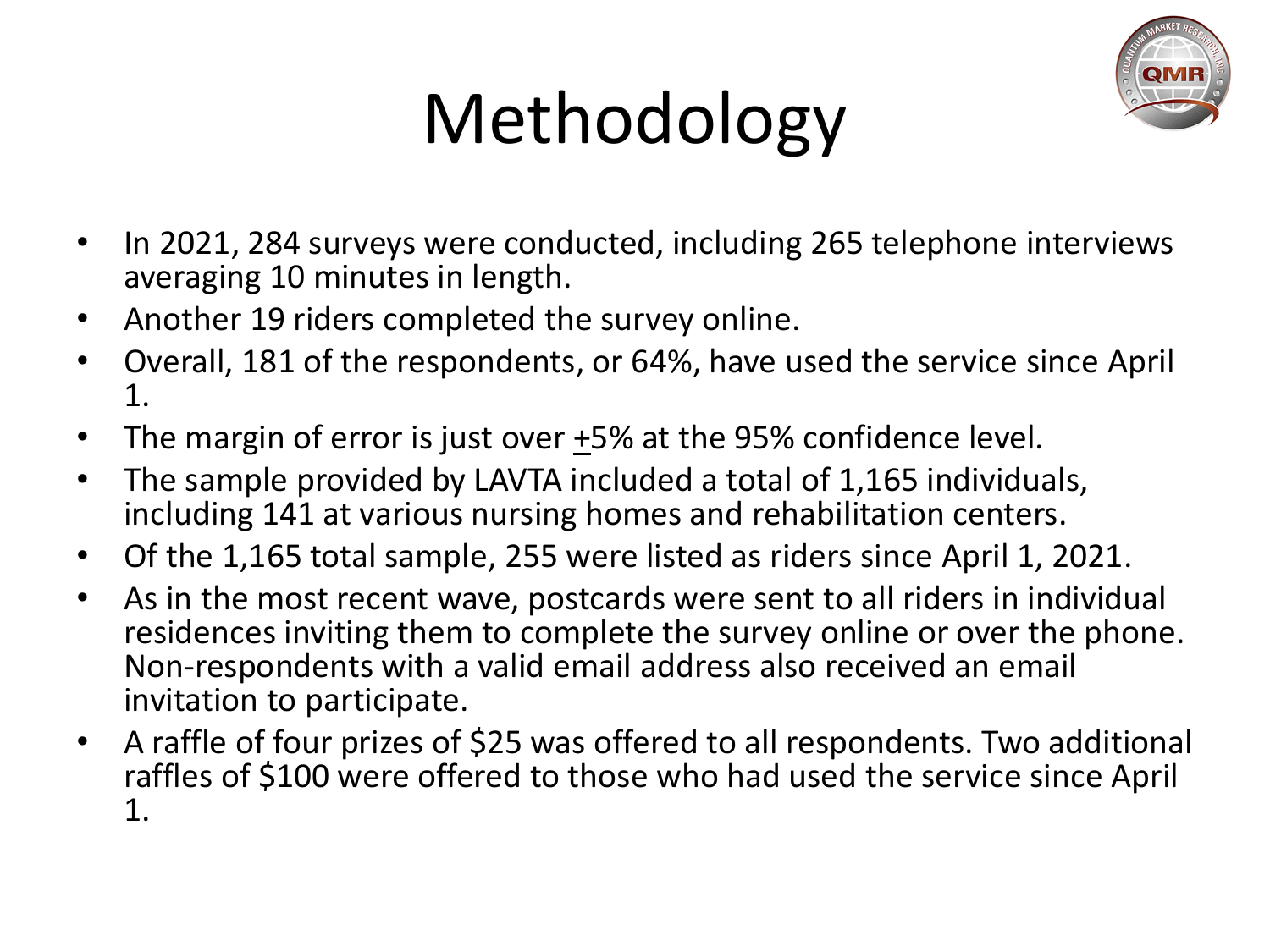

### Rider or Caregiver

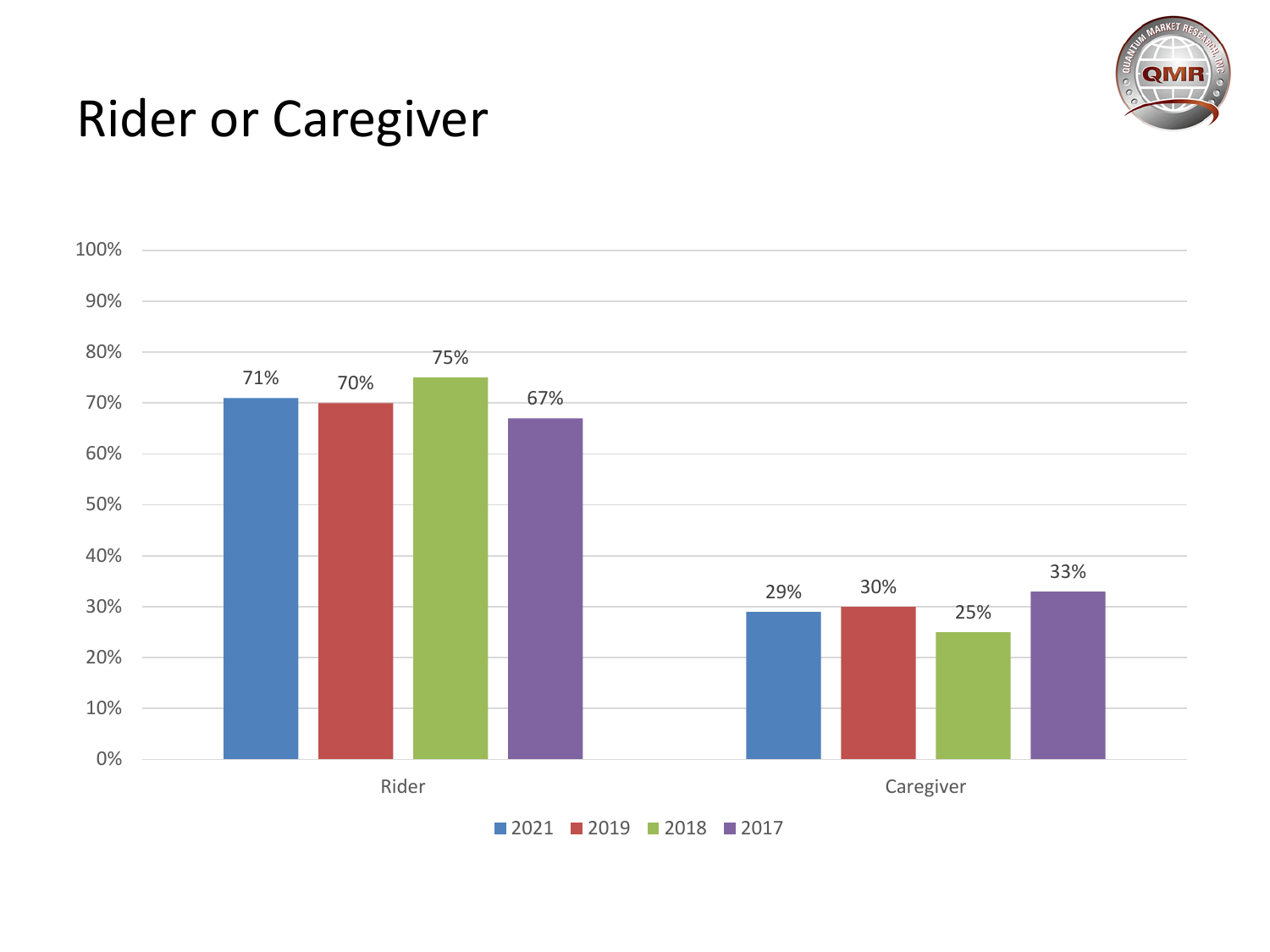

# When Last Used Wheels Dial-a-Ride

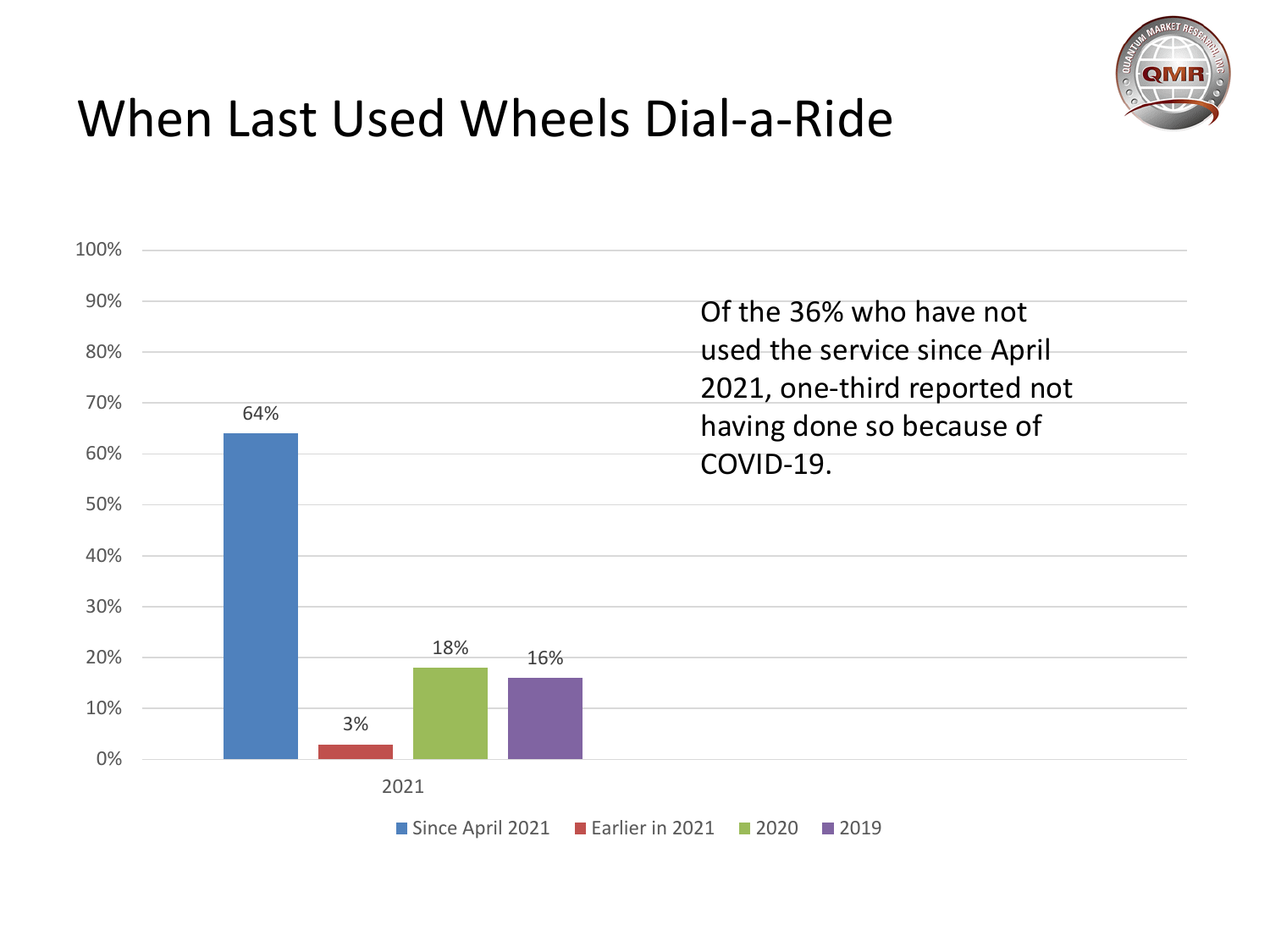

## Able to Reach Customer Service Quickly

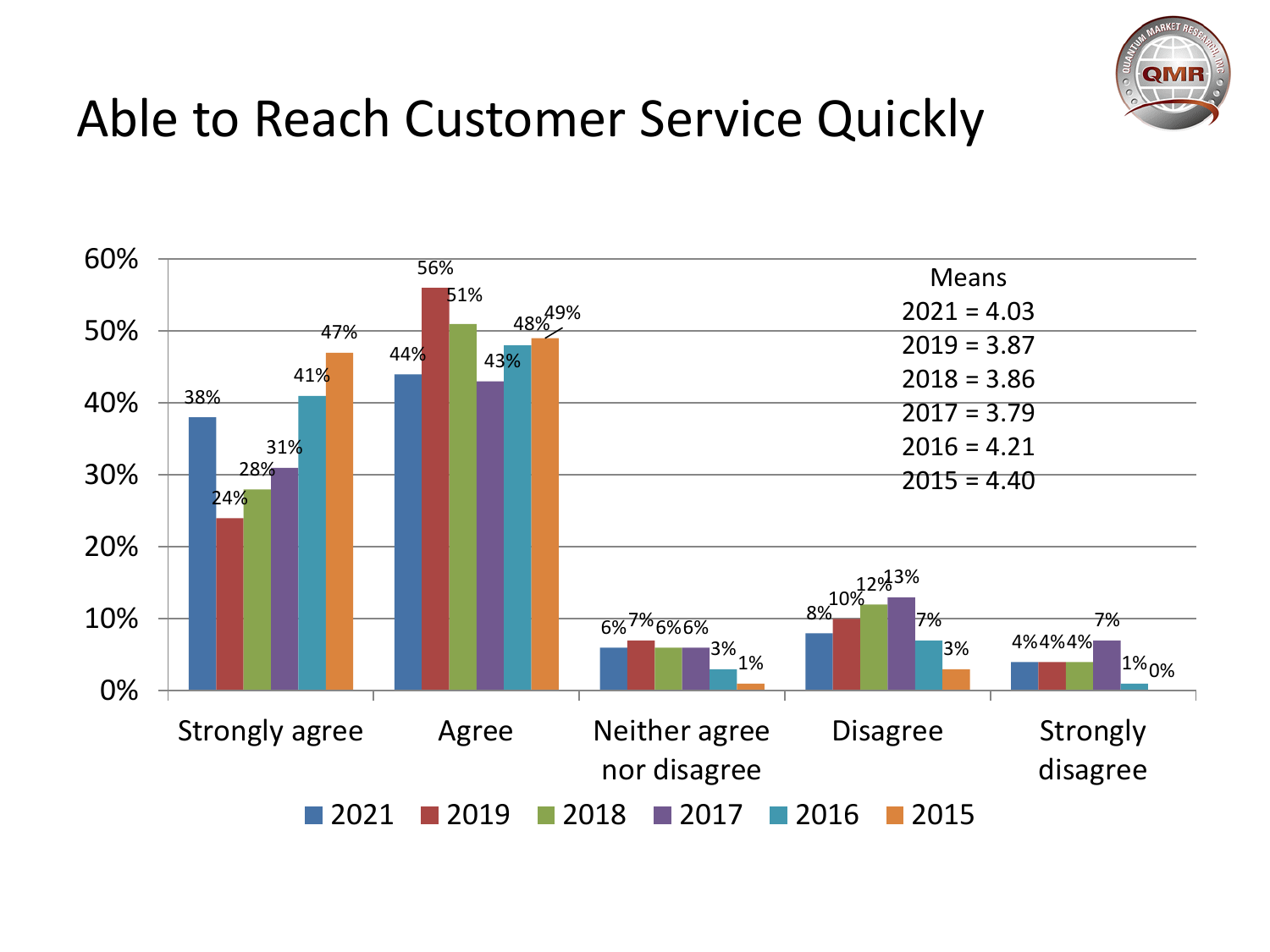

### Hold Times Were Not an Issue

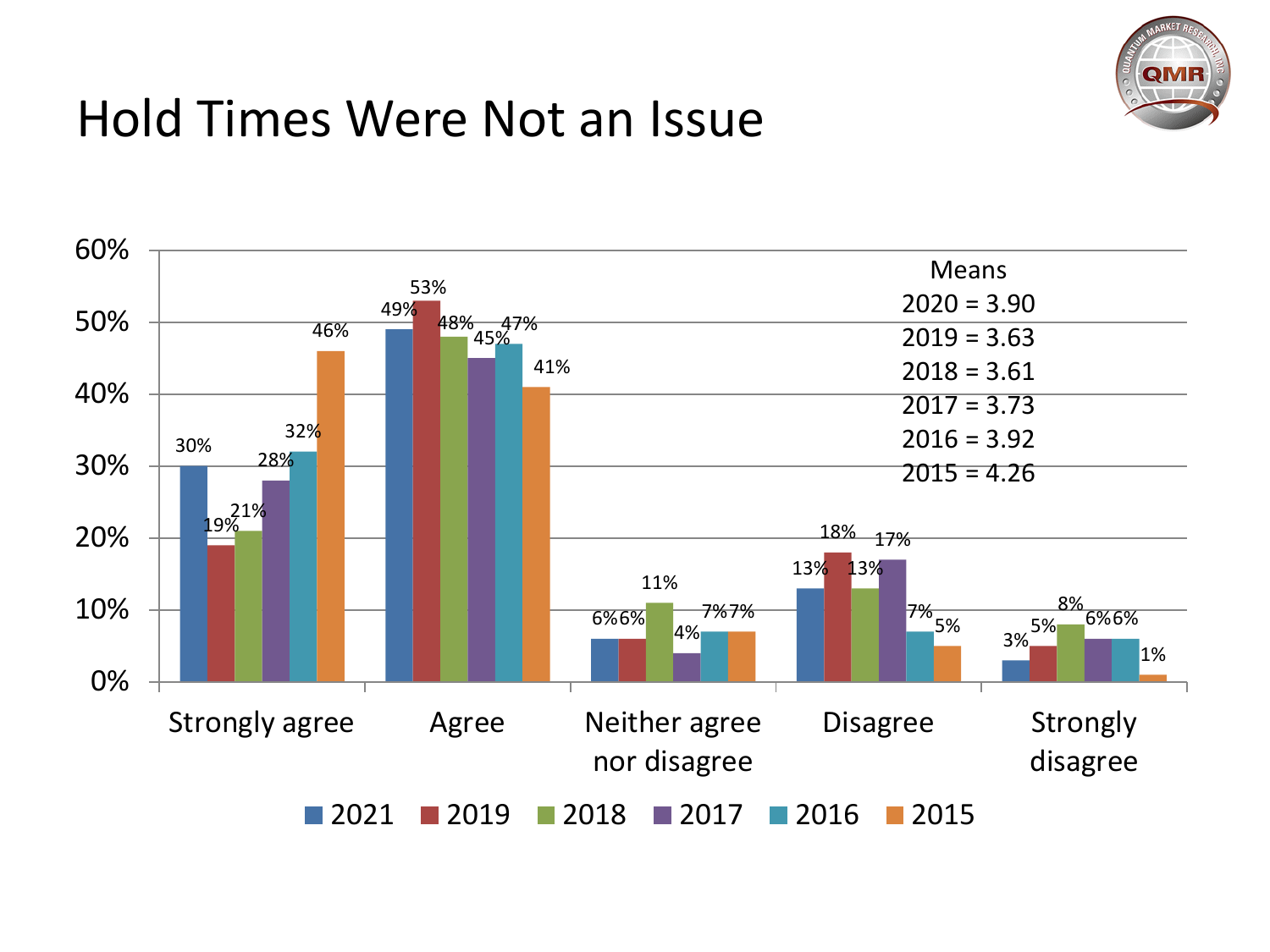

### No Problems with Phone Menu

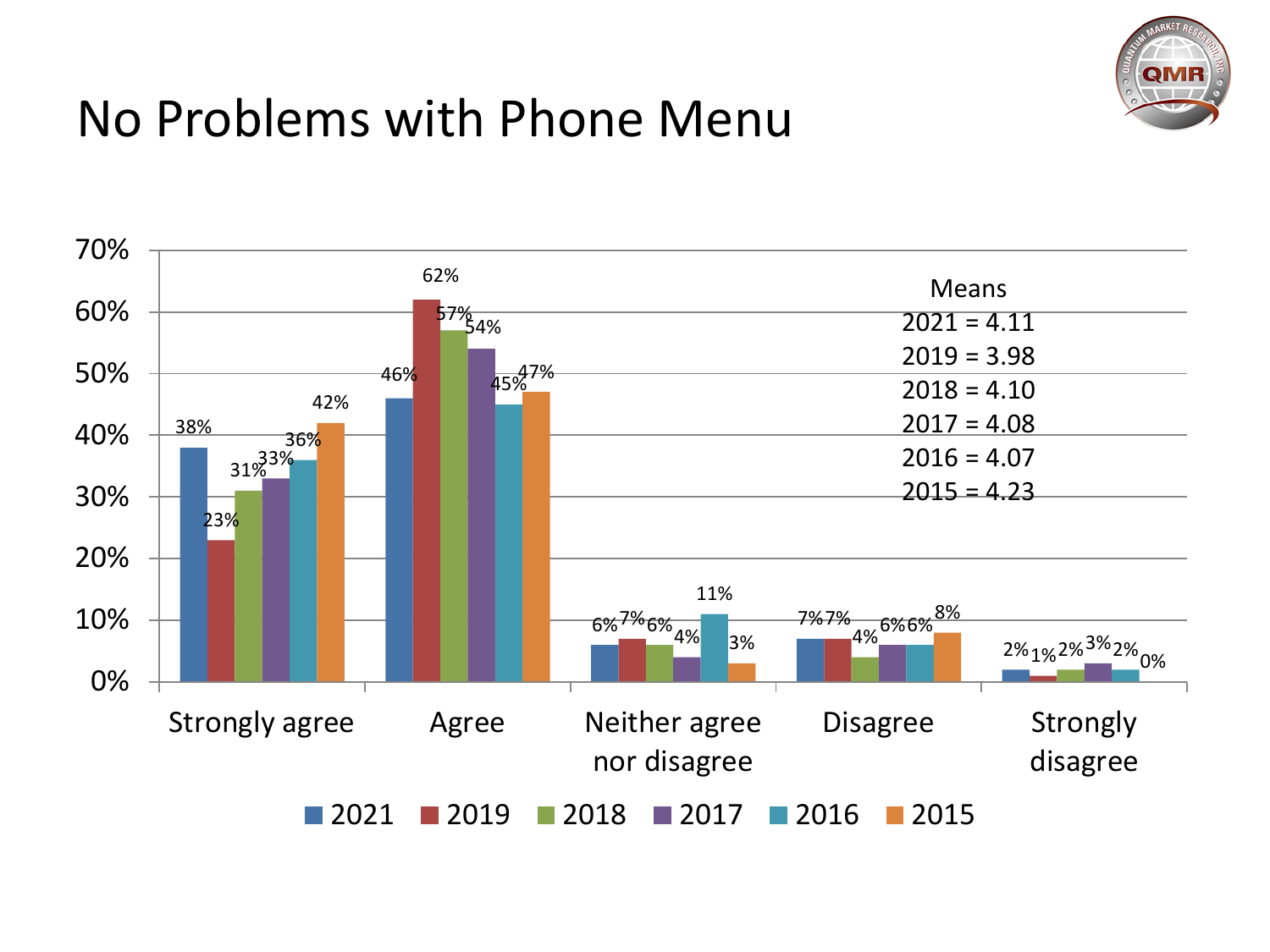

#### Person on Phone Was Courteous

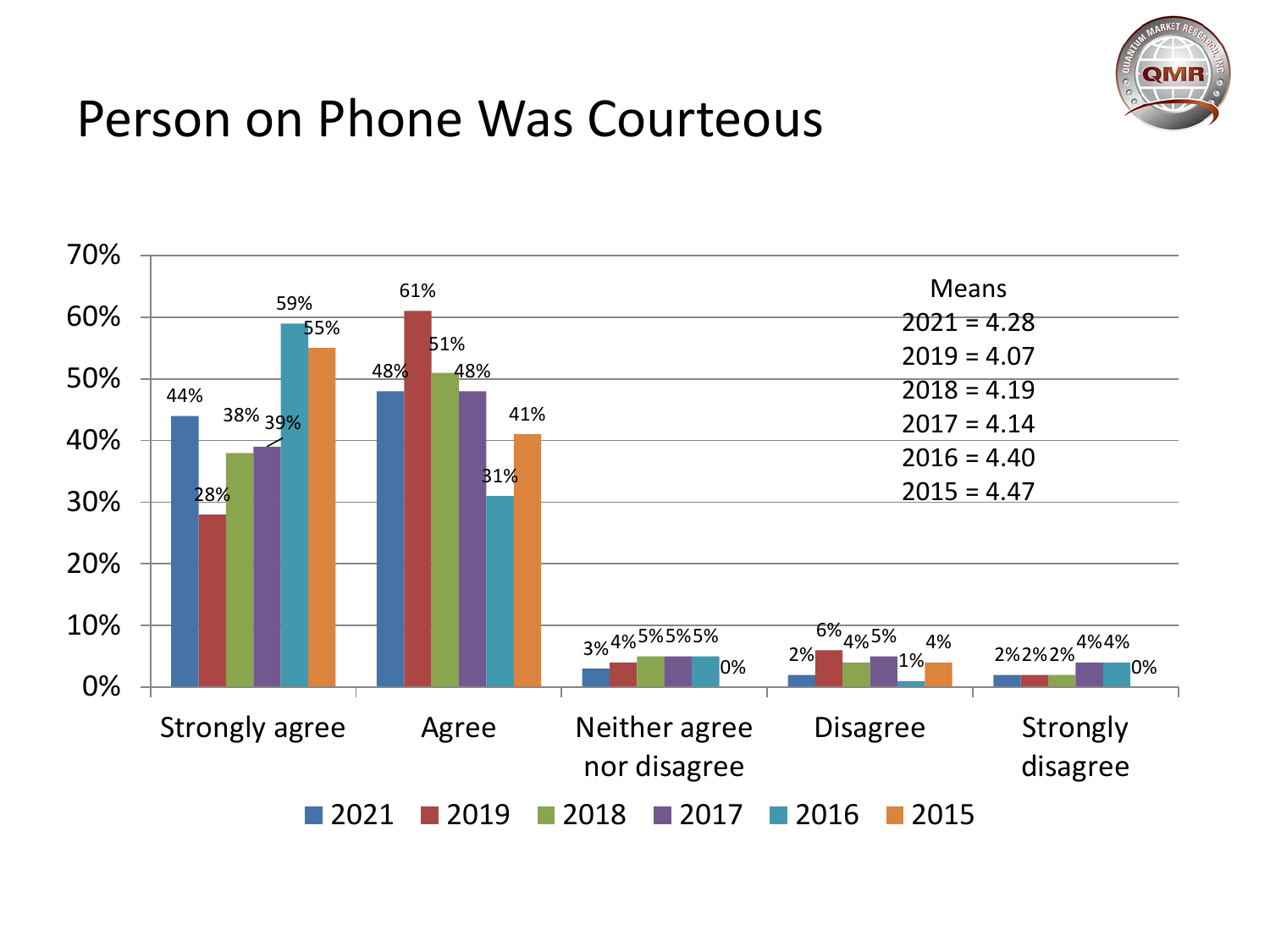

### Person on Phone Was Knowledgeable

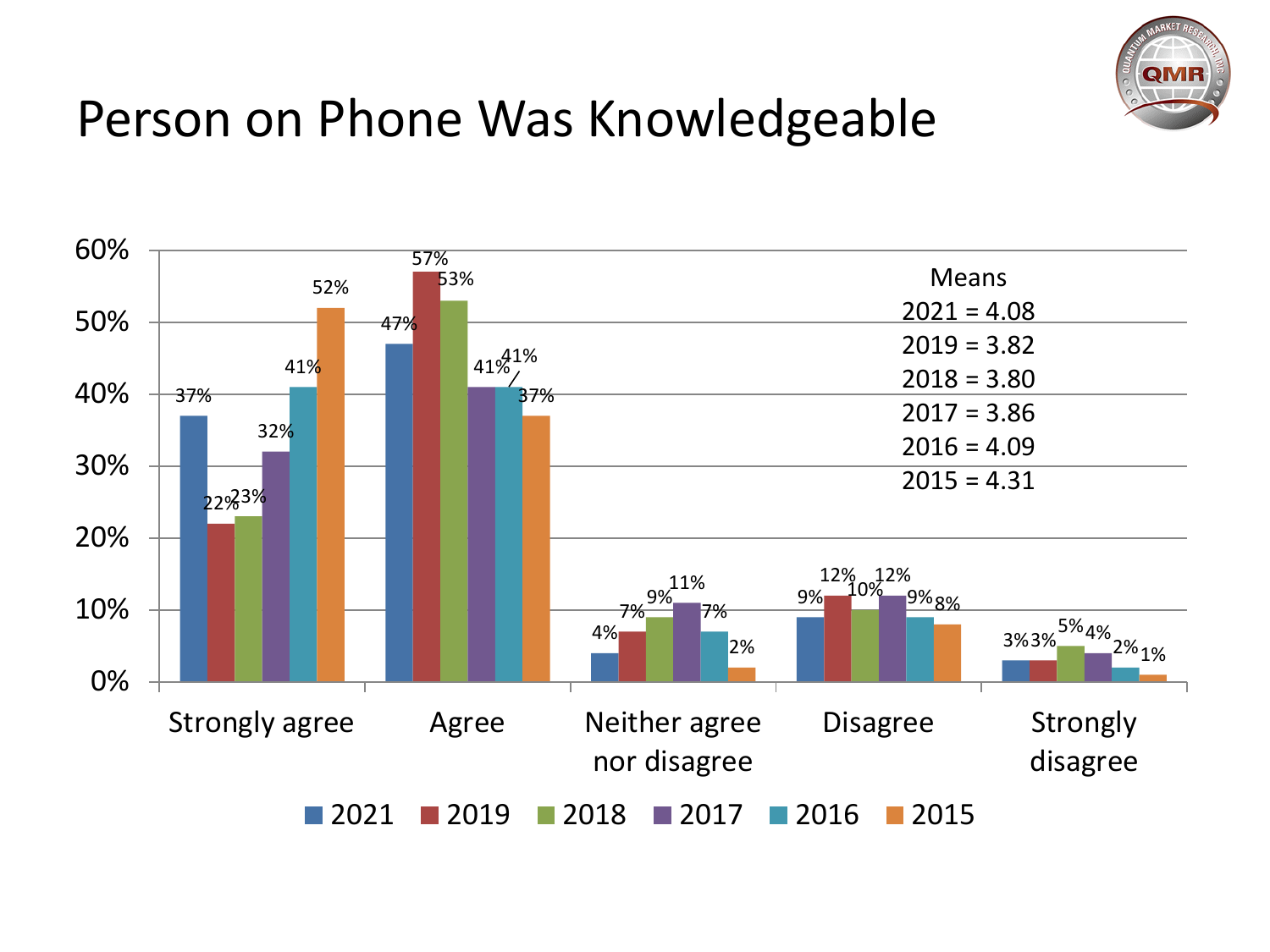

# Person on Phone Was Able to Arrange Request for Transportation

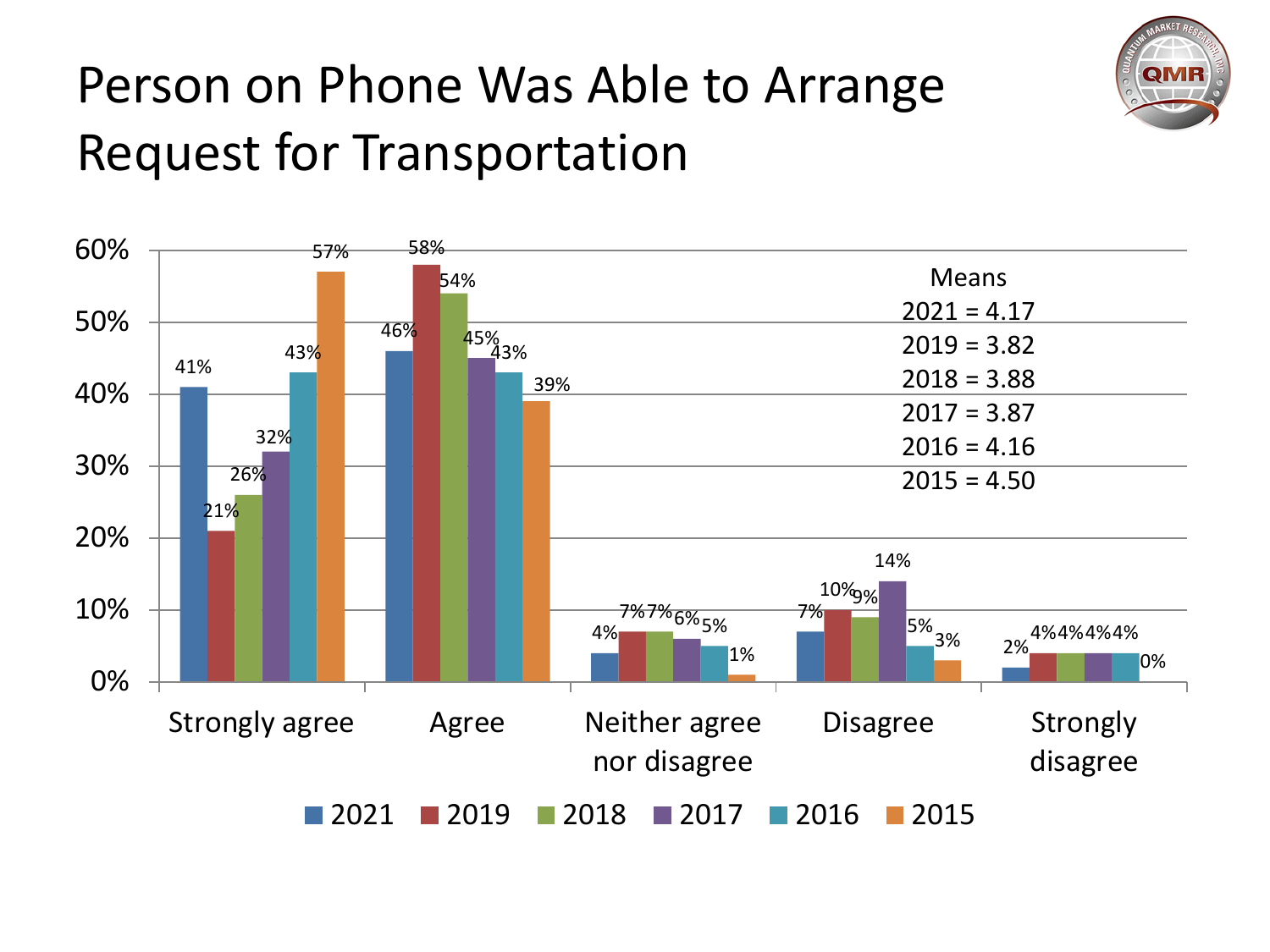

# It was Easy to Make Arrangements for Transportation on Phone

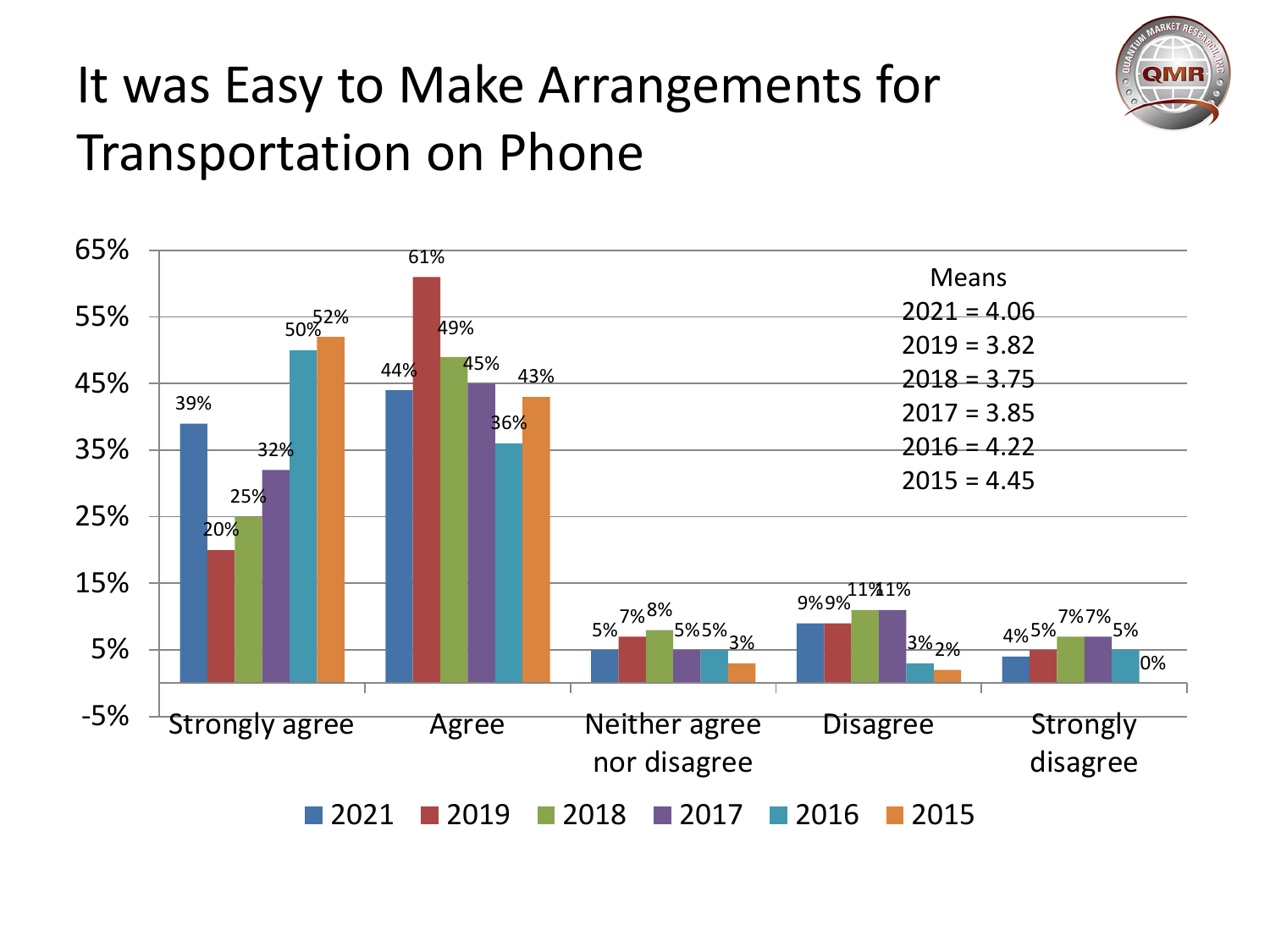

#### Driver was on Time

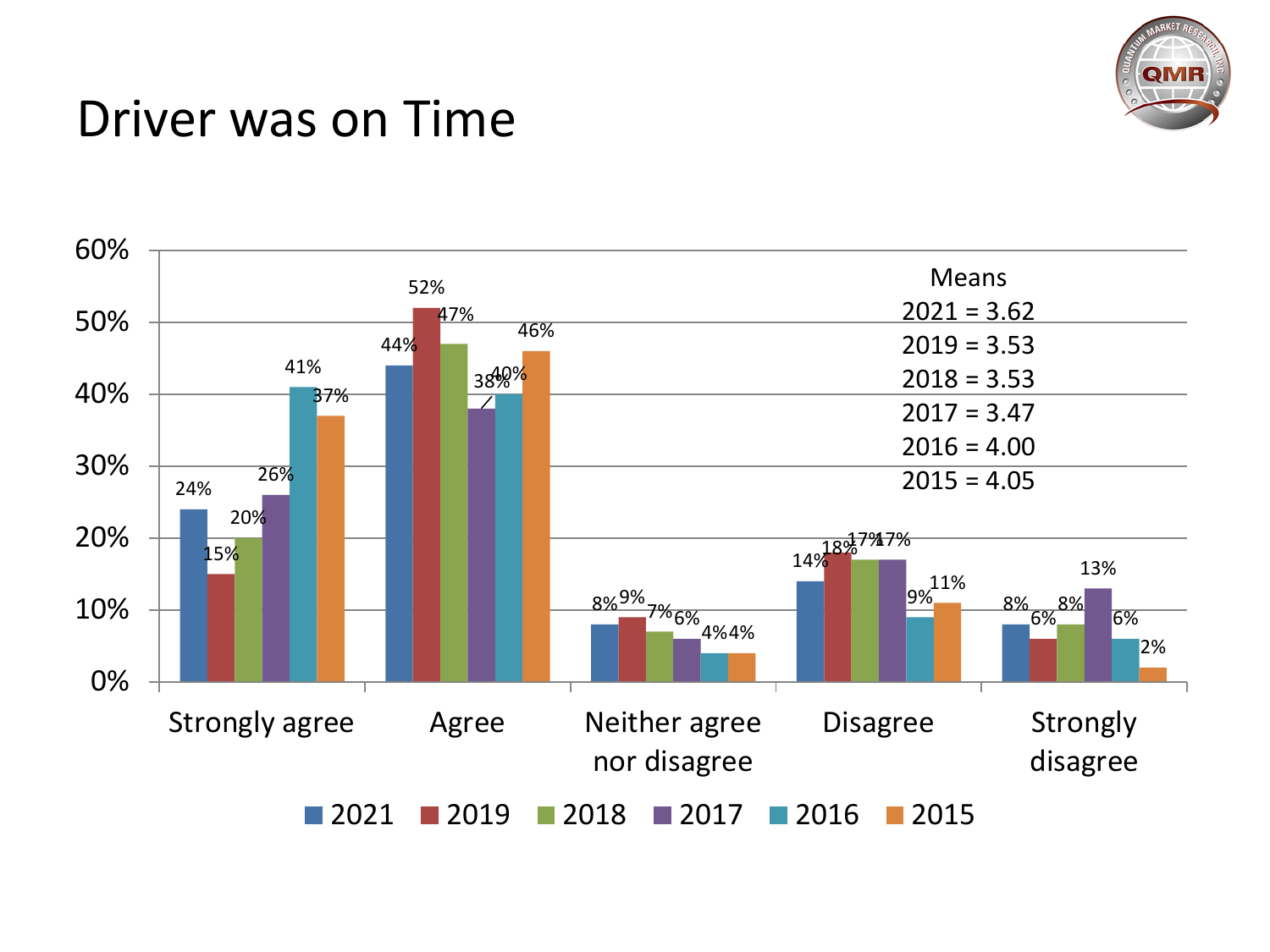

## Driver Arrived at Correct Address/Pick up Spot

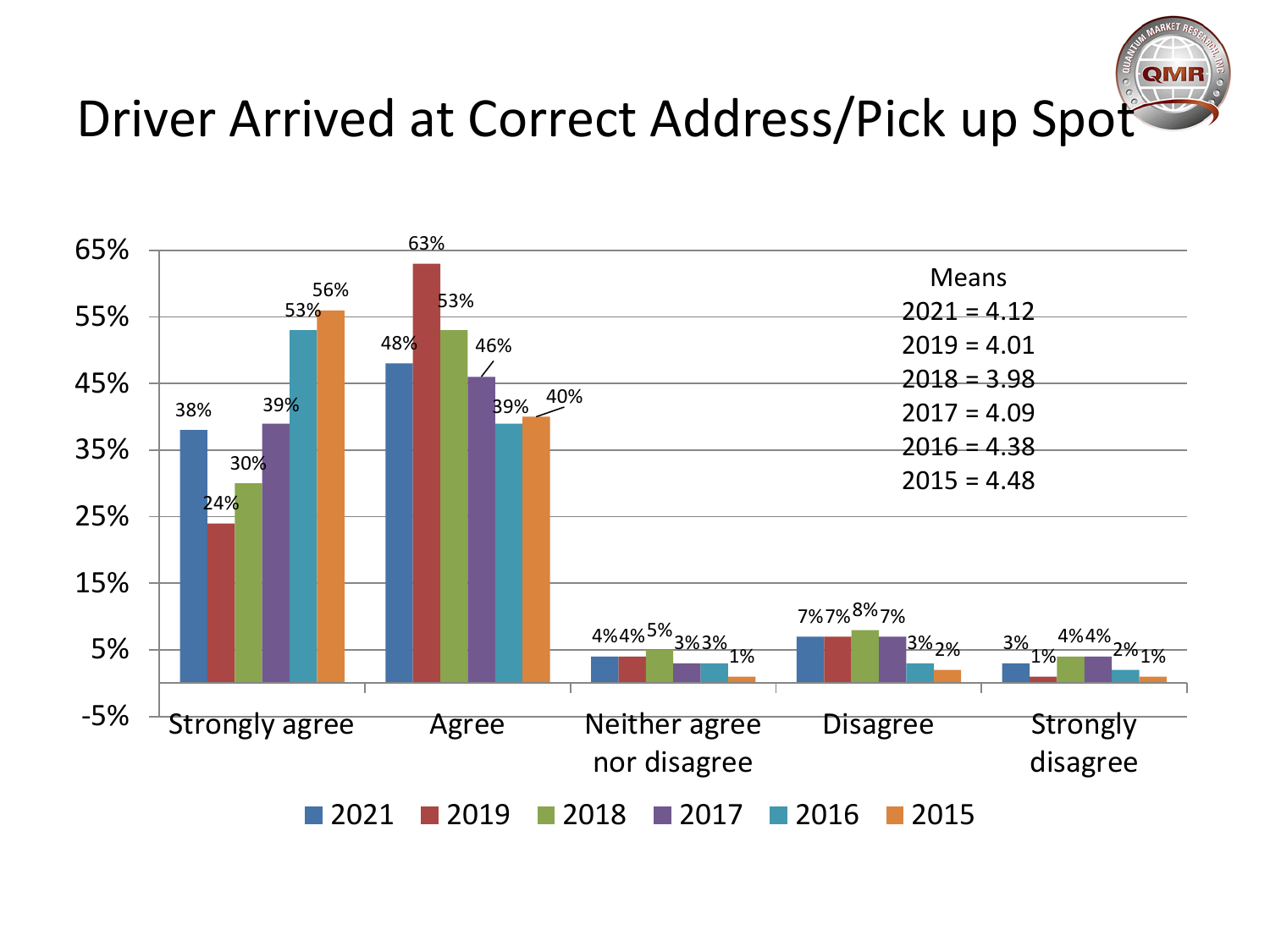

## Driver was Courteous and Helpful

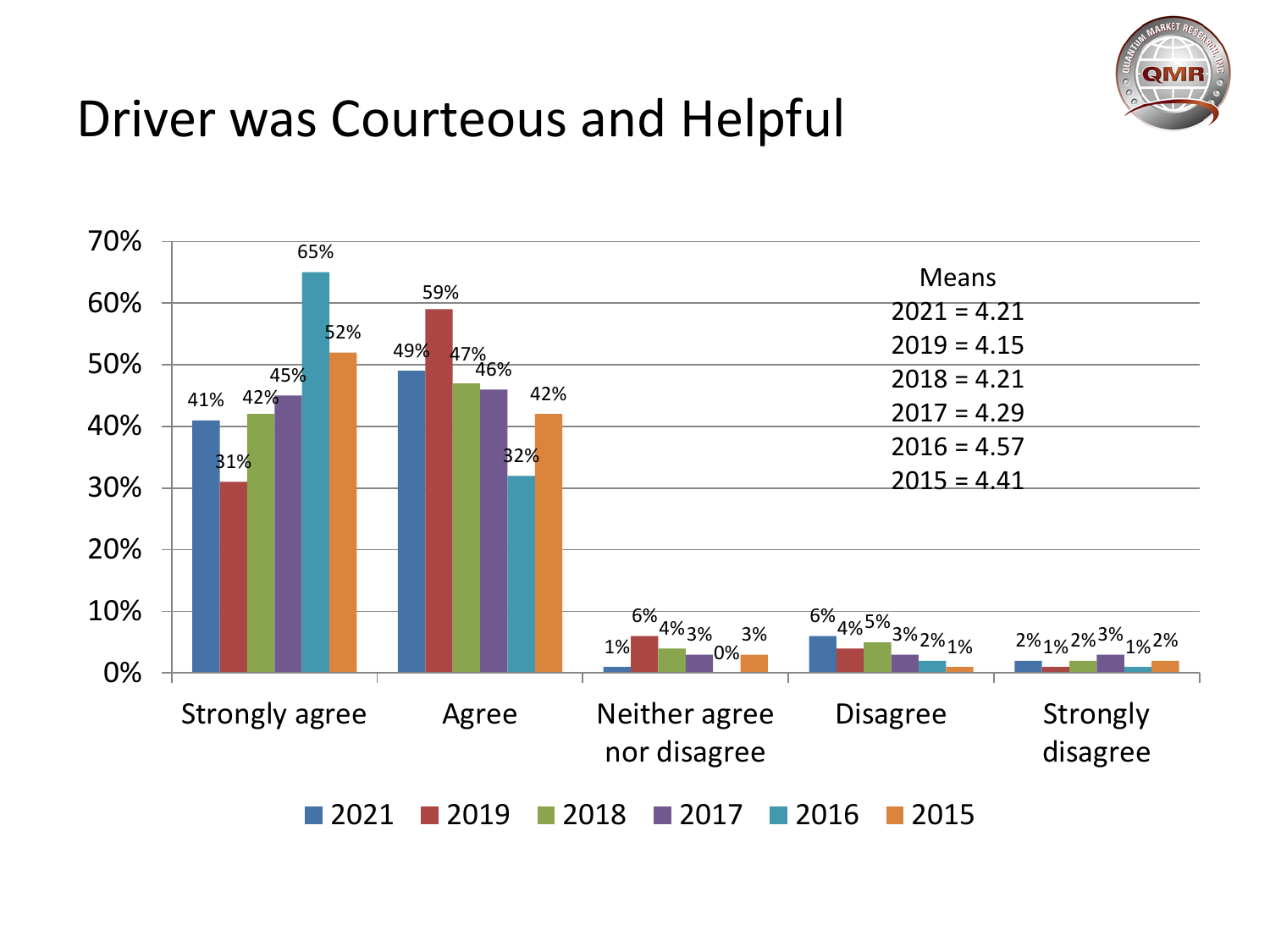

## Driver was Dressed Appropriately/Clean

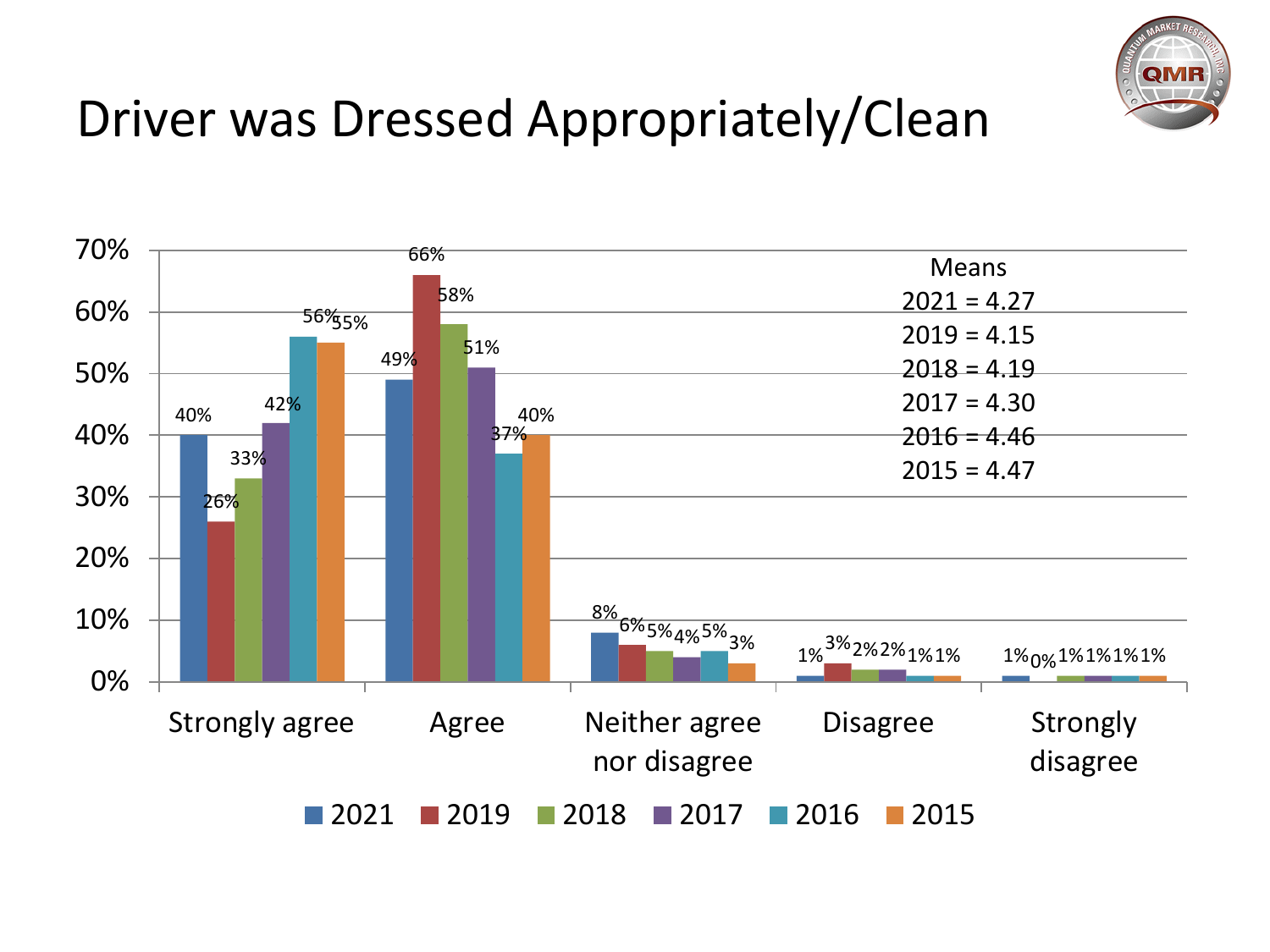

# Overall High Level of Satisfaction with Pickup Experience

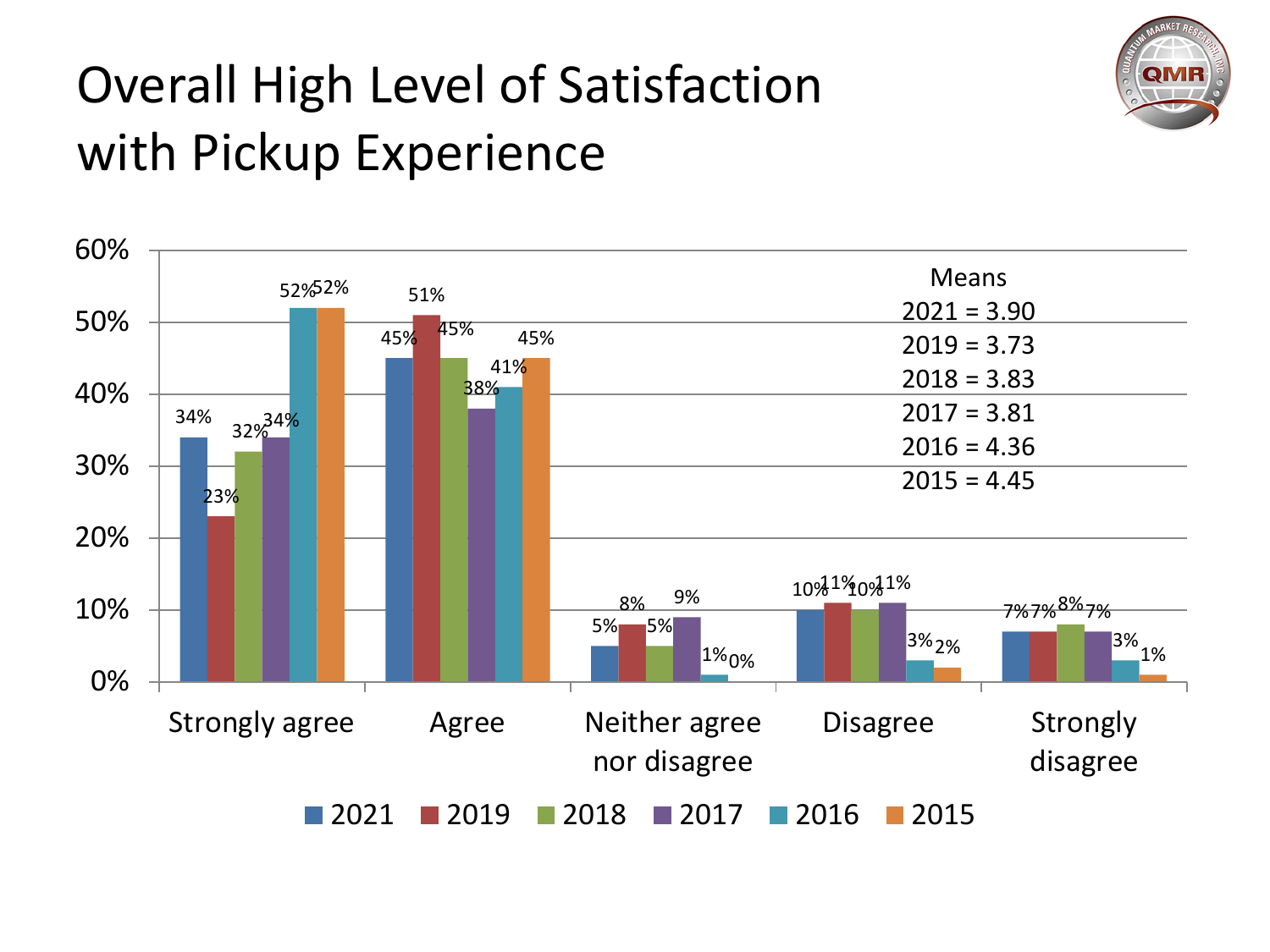

# Driver Operated Vehicle Safely/ Followed Traffic Laws

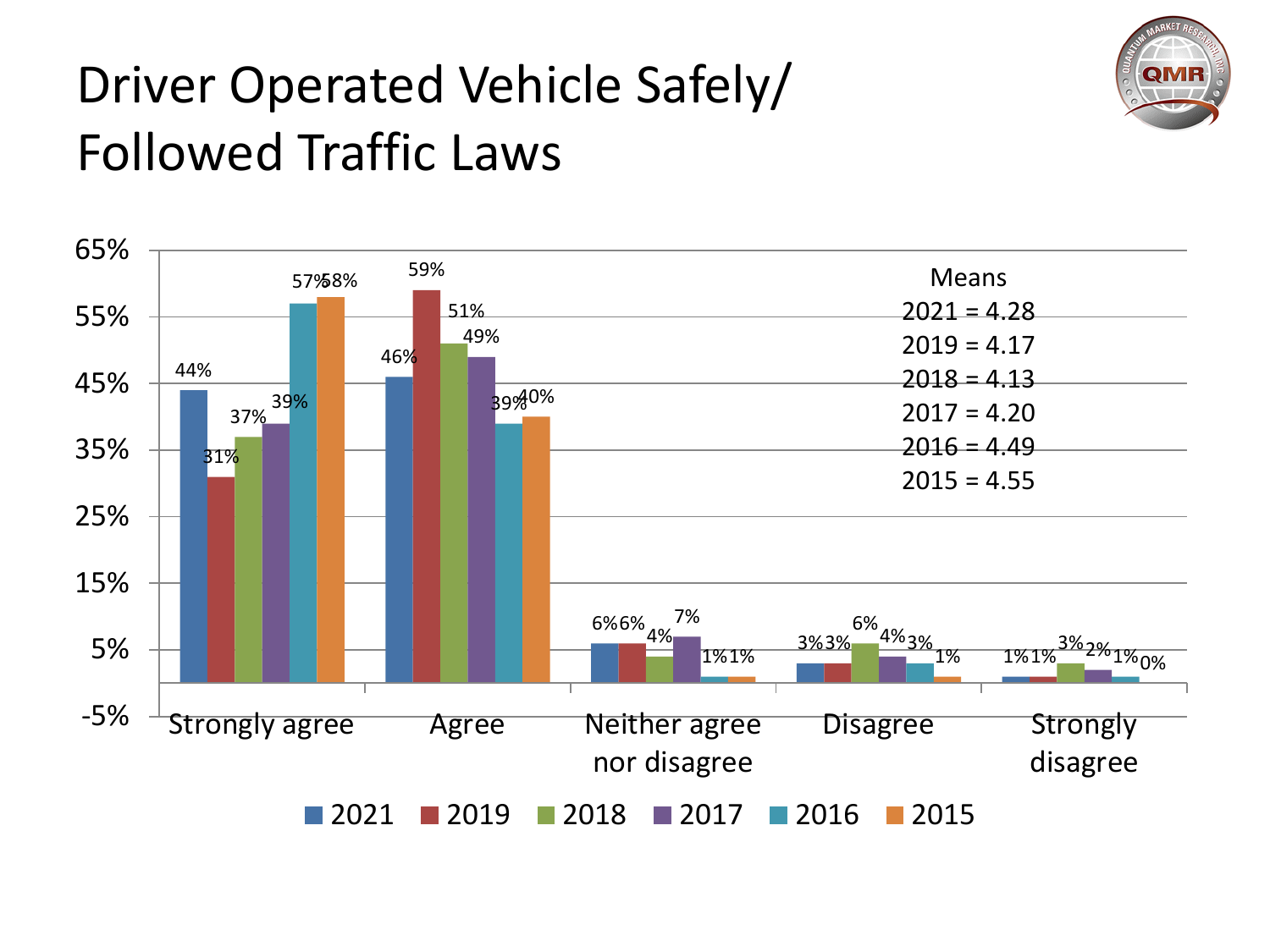

### Vehicle/Shuttle was Clean

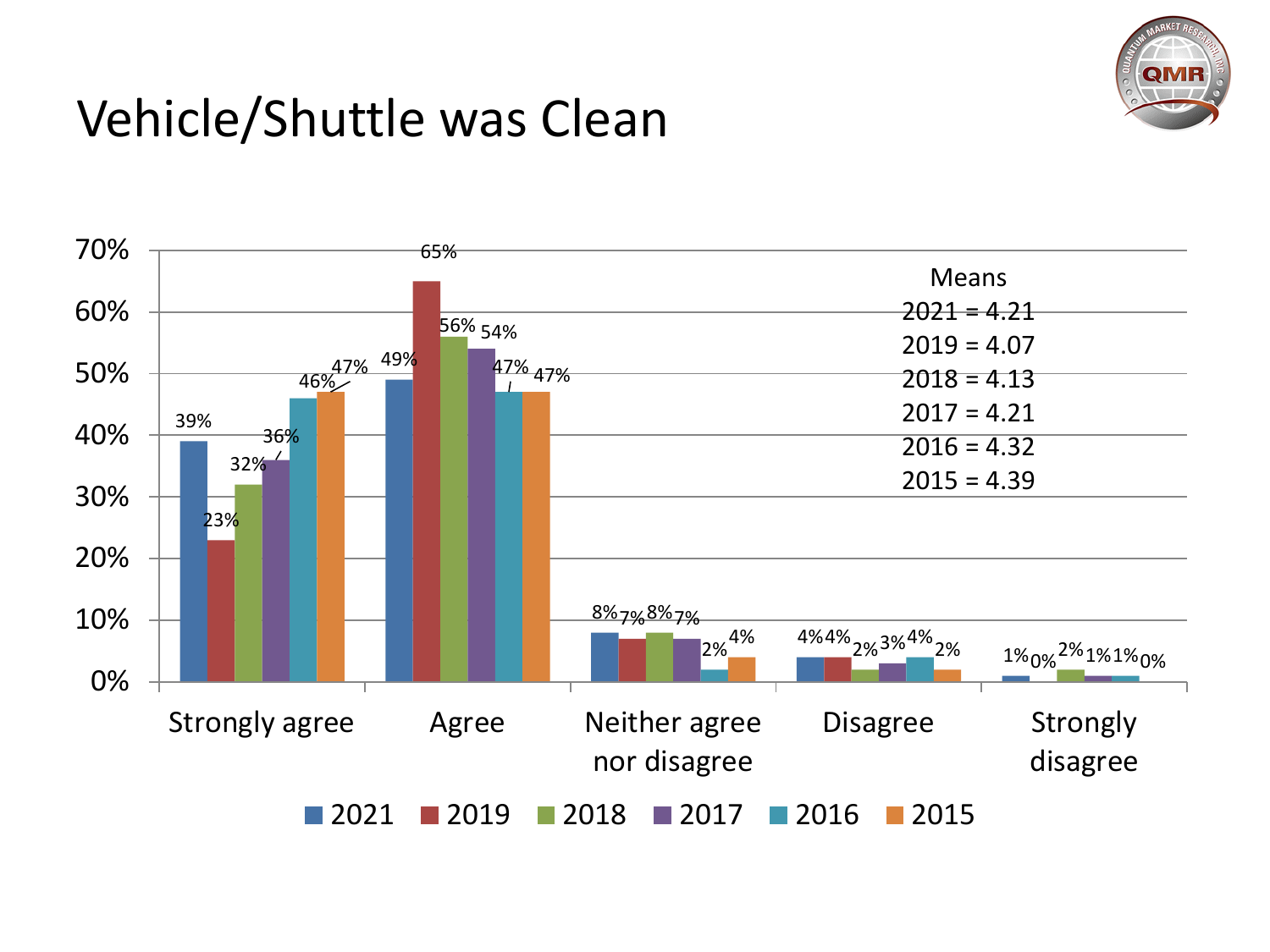

# Vehicle/Shuttle was in Working Order

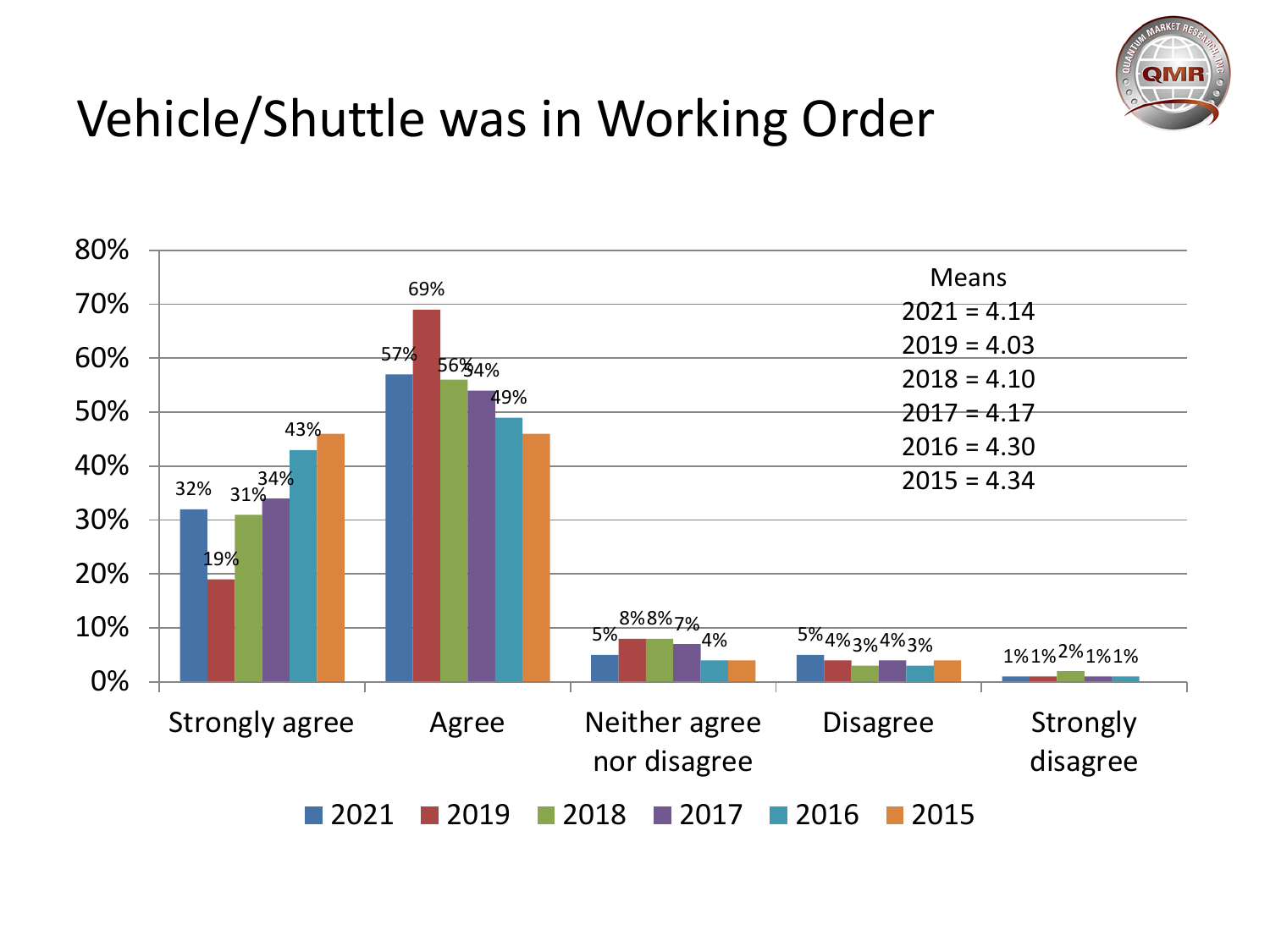

# Overall High Level of Satisfaction with Ride Experience

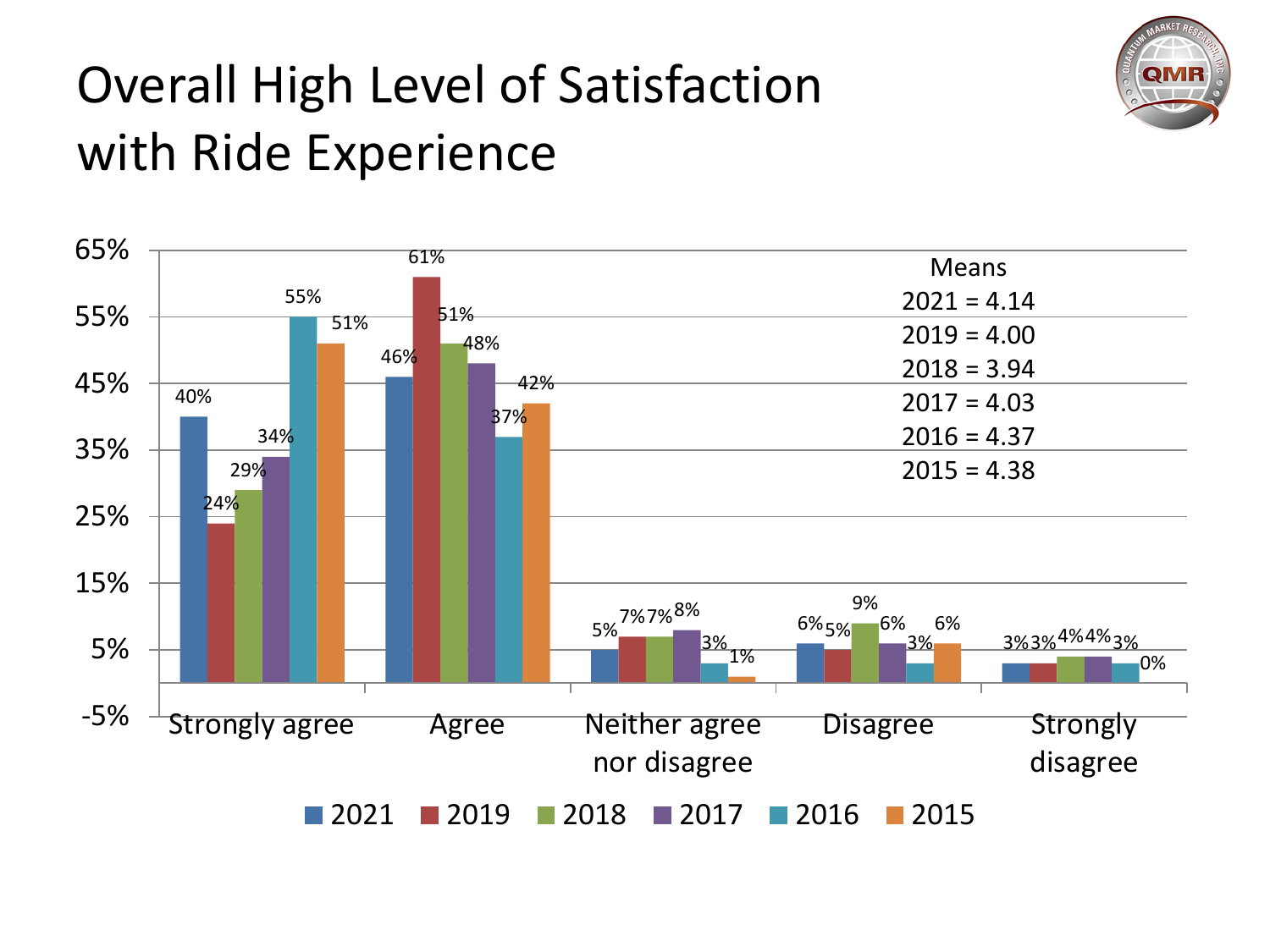

# Driver Dropped me off on Time and in Correct Place

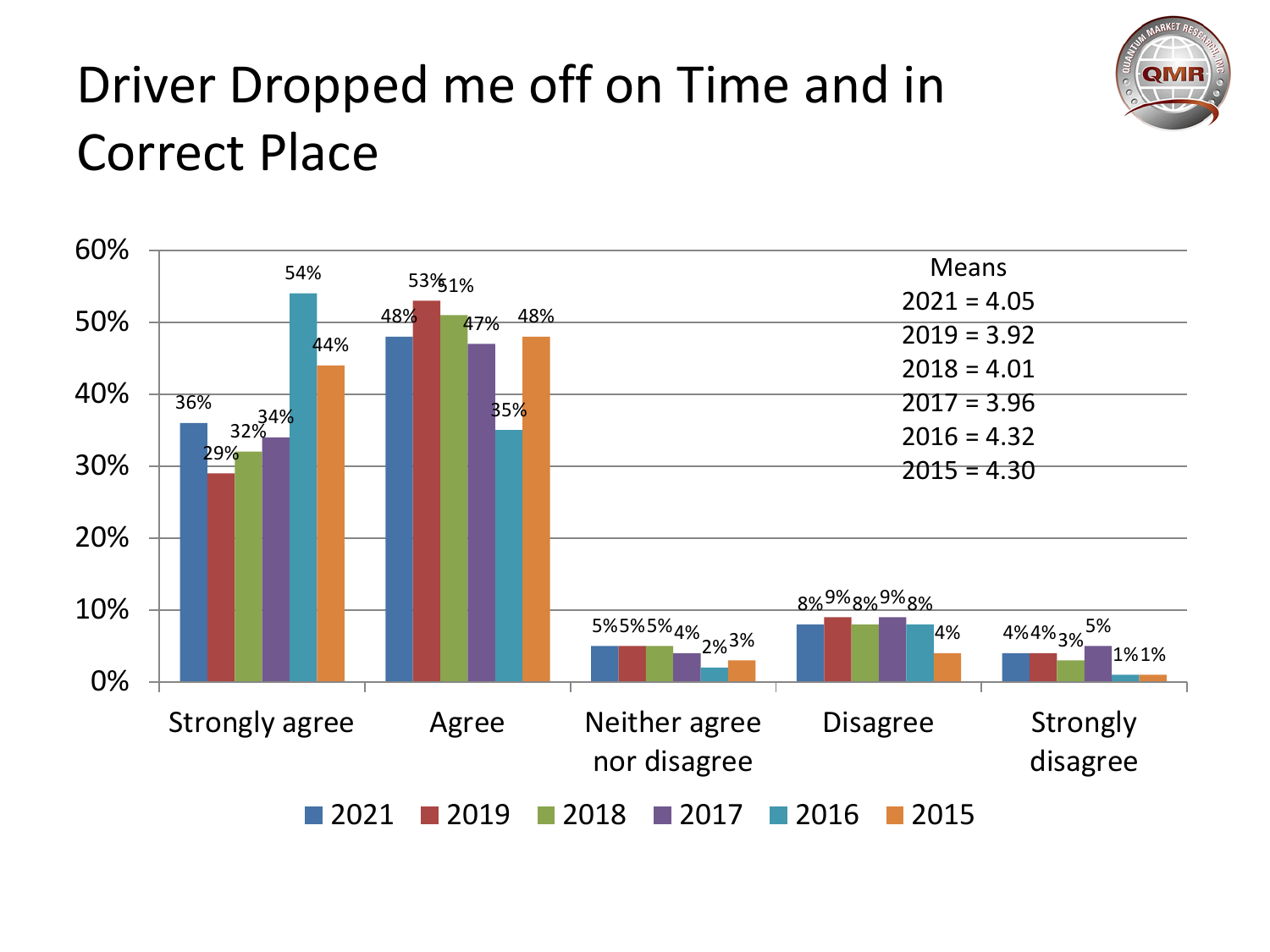

## Driver Offered Me Help During Drop Off

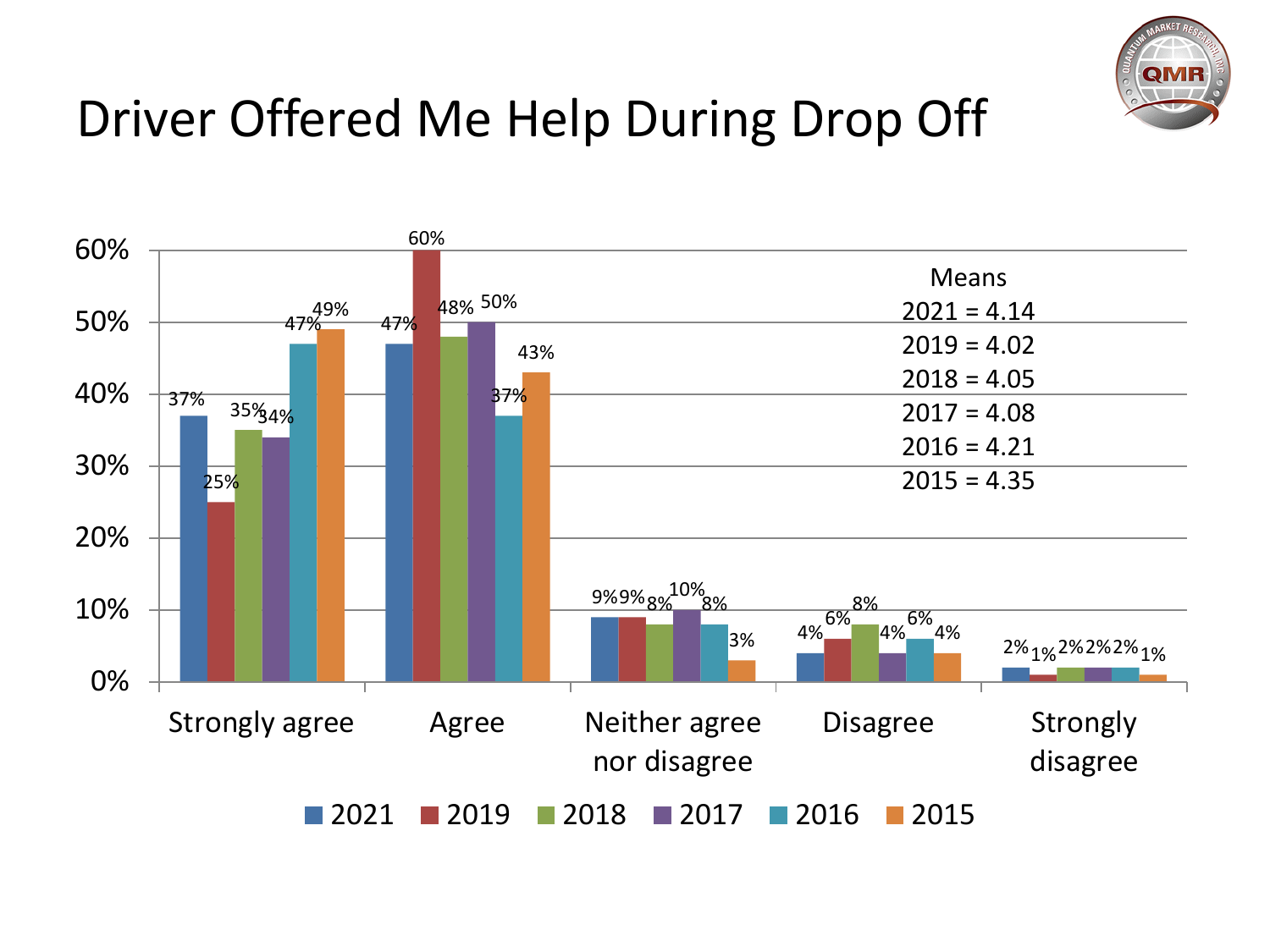

# Overall High Level of Satisfaction with Drop Off Experience

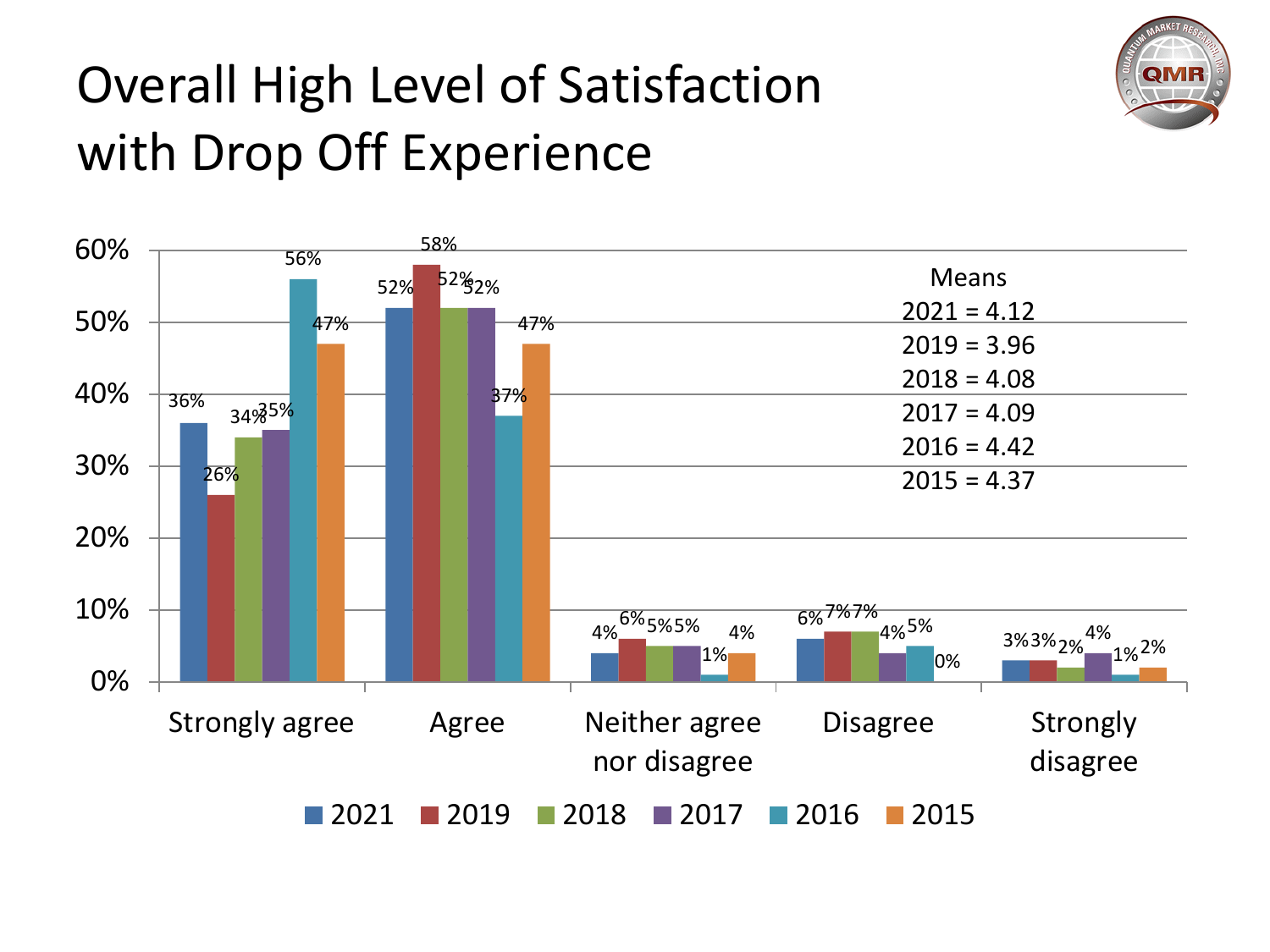

### Overall Experience



Note: the wording of this question was changed beginning in 2017.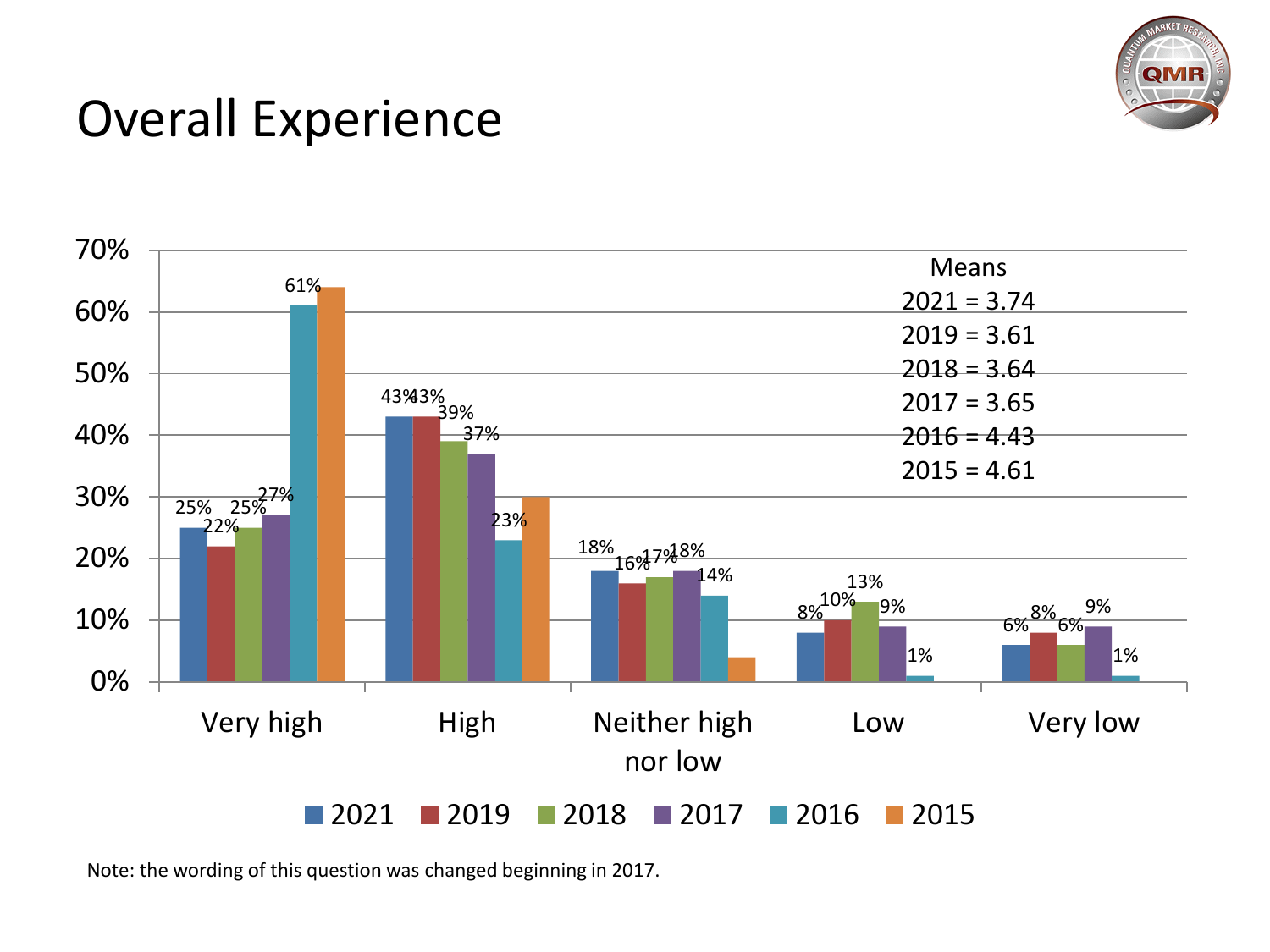

# Comparisons of Mean Ratings

|                                                             | 2021 | 2019 | 2018 | 2017 | 2016 | 2015 | 2021 v 2019 |
|-------------------------------------------------------------|------|------|------|------|------|------|-------------|
| Overall experience                                          | 3.74 | 3.61 | 3.64 | 3.65 | 4.43 | 4.61 | 0.13        |
| Overall high level of satisfaction with pickup experience   | 3.90 | 3.73 | 3.83 | 3.81 | 4.36 | 4.45 | 0.17        |
| Overall high level of satisfaction with ride experience     | 4.14 | 4.00 | 3.94 | 4.03 | 4.37 | 4.38 | 0.14        |
| Overall high level of satisfaction with drop off experience | 4.12 | 3.96 | 4.08 | 4.09 | 4.42 | 4.37 | 0.16        |
| Driver operated vehicle safely/followed traffic laws        | 4.28 | 4.17 | 4.13 | 4.20 | 4.49 | 4.55 | 0.11        |
| Person on phone courteous                                   | 4.28 | 4.07 | 4.19 | 4.14 | 4.40 | 4.47 | 0.21        |
| Driver dressed appropriately/clean                          | 4.27 | 4.15 | 4.19 | 4.30 | 4.46 | 4.47 | 0.12        |
| Driver courteous and helpful                                | 4.21 | 4.15 | 4.21 | 4.29 | 4.57 | 4.41 | 0.06        |
| Vehicle/shuttle was clean                                   | 4.21 | 4.07 | 4.13 | 4.21 | 4.32 | 4.39 | 0.14        |
| Person on phone able to arrange request for transportation  | 4.17 | 3.82 | 3.88 | 3.87 | 4.16 | 4.50 | 0.35        |
| Vehicle/shuttle was in working order                        | 4.14 | 4.03 | 4.10 | 4.17 | 4.30 | 4.34 | 0.11        |
| Driver offered me help during drop off                      | 4.14 | 4.02 | 4.05 | 4.08 | 4.21 | 4.35 | 0.12        |
| Driver arrived correct address/pickup spot                  | 4.12 | 4.01 | 3.98 | 4.09 | 4.38 | 4.48 | 0.11        |
| No problems with phone menu                                 | 4.11 | 3.98 | 4.10 | 4.08 | 4.07 | 4.23 | 0.13        |
| Person on phone knowledgeable                               | 4.08 | 3.82 | 3.80 | 3.86 | 4.09 | 4.31 | 0.26        |
| Easy to make arrangements for transportation on phone       | 4.06 | 3.82 | 3.75 | 3.85 | 4.22 | 4.45 | 0.24        |
| Driver dropped me off on time/in correct place              | 4.05 | 3.92 | 4.01 | 3.96 | 4.32 | 4.30 | 0.13        |
| Able to reach customer service quickly                      | 4.03 | 3.87 | 3.86 | 3.79 | 4.21 | 4.40 | 0.16        |
| Hold times not an issue                                     | 3.90 | 3.63 | 3.61 | 3.73 | 3.92 | 4.26 | 0.27        |
| Driver on time                                              | 3.62 | 3.53 | 3.53 | 3.47 | 4.00 | 4.05 | 0.09        |